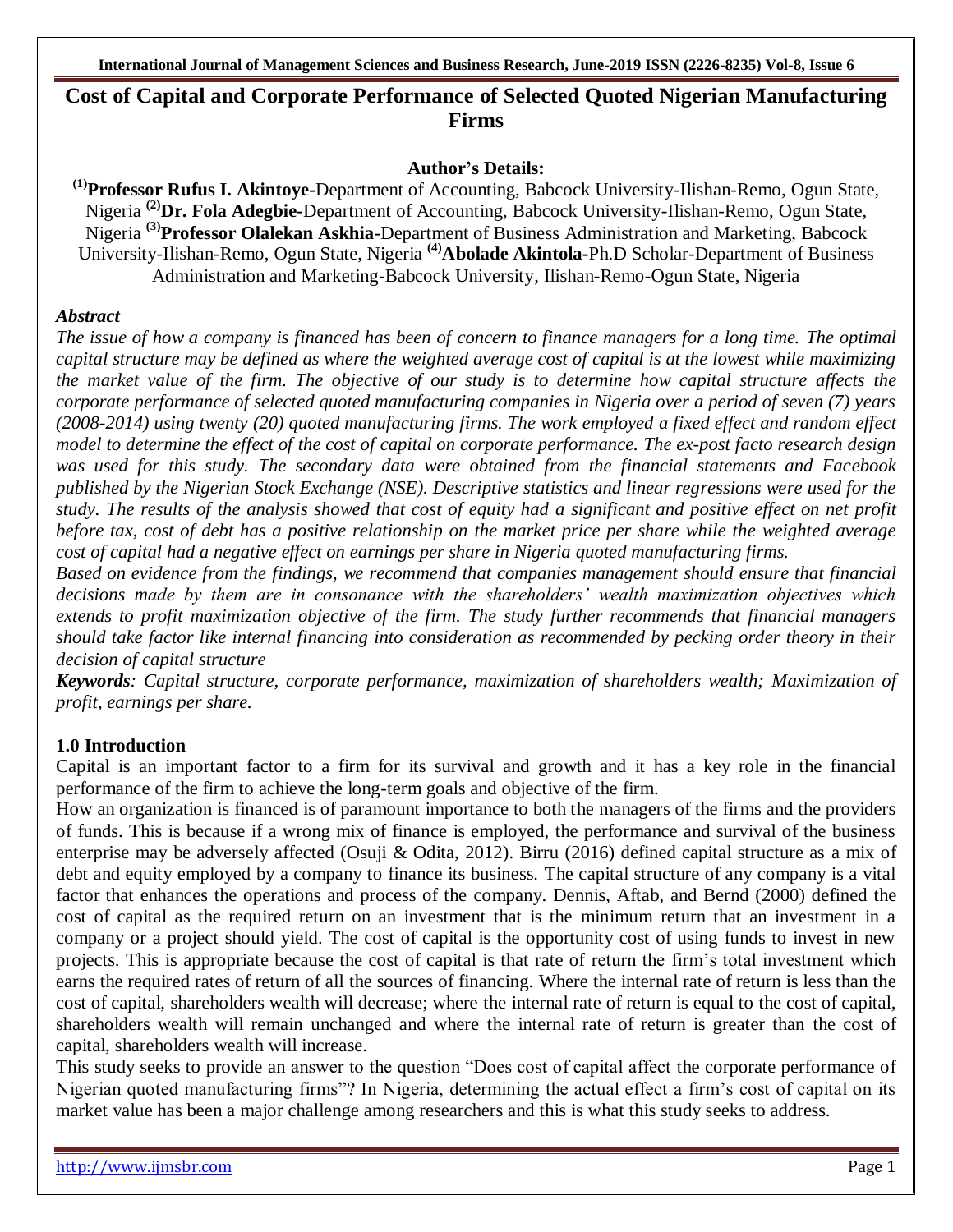The performance of the Nigerian manufacturing sector since independence has been unimpressive. According to the national Bureau of statistics (2015), the industrial sector had a more erratic output than the other sectors due to a power outage. The manufacturing sector in Nigeria is on the throes of death and will witness total collapse if the government continues to deny its enabling environment (Barberopoulos, 2011). Not knowing the optimal capital structure of a manufacturing firm might lead to selecting a capital structure mix that does not sooth the operation of the manufacturing firm and this may result in low performance of the manufacturing firm. This study attempts to analyze the performance of selected quoted manufacturing firms in Nigeria. The following are the objectives of this paper:

- 1. Establish the effect of cost of equity on profit before tax of Nigerian quoted manufacturing firms; and
- 2. Determine the effect of cost of debt on the market price of Nigerian quoted manufacturing firms.

# **2.0 Literature Review**

The magnitude of the cost of capital is not new in the field of finance literature and the review of prior literature reveals that there is a significant relationship between the cost of capital and corporate performance. The static Trade-off theory opined that an optimal capital structure is obtainable where the tax benefit of debt financing equates leverage associated costs which may include financial distress and bankruptcy while investment decision and firm assets are held constant. The Pecking Order Theory concludes that optimum capital is difficult to determine because firms make use of firstly equity capital then debt and lastly equity capital appears both at the start and end of the Pecking Order. The Agency cost theory lastly states that an optimal capital structure is attainable by reducing the cost resulting from the conflicts between the manager and the owners (Chechet & Olayiwola, 2014). Miao (2005) in his research noted that sound financing decisions of a firm would ideally lead to an optimum capital structure because the capital structure, in general, had an effect on the cost of capital, net profit, earnings per share, dividend payout ratio and the liquidity position of the firm. Brigham (1991) stated that for an investment to be worthwhile, the expected return on capital must be greater than the cost of capital. Cost of capital, therefore, in general, summarizes the different costs attached to the different sources of financing obtained by an organization (Micheal, 1992). Holmes and Kent (1991) defined the cost of debt as the rate of interest paid to debenture holders. In practice, the interest rate paid by the company can be modeled as the risk-free rate plus a risk component (risk premium) which itself incorporates a probable rate of default. For companies with similar risk or credit ratings, the interest rate is largely exogenous. Abor (2005) argues that short term debt to be less expensive leading to an increase in profit levels. Results of his study also showed that profitability increases with size and sales growth. Gonzalez, Guzman, Pombo, and Trujillo (2012) empirically examined ownership and control on the capital structure of Columbia firms, the study showed that family ownership is positively related with debt level, that is, family firms exert a high level of debt to reduce their potential loss of control of their firm. Chinaemerem and Anthony (2012) investigated the impact of capital structure on the financial performance of Nigerian firms using a sample of thirty (30) non-financial firms listed on the Nigerian Stock Exchange (NSE). The study used debt to equity ratio as financial leverage indicator and return on asset (ROA), return on equity (ROE) as performance indicators. The result showed that a firm's capital structure had a significantly negative impact on the firm's financial performance. The finding of this study indicate consistency with prior empirical studies and provide evidence in support of Agency cost theory. The present study extents the literature on the cost of capital and corporate performance of selected quoted Nigerian manufacturing firms.

# **3.0 Methodology**

# **3.1 Data and Sample Size**

The main objective of this study is to examine the impact of the cost of capital on corporate performance of selected quoted Nigerian manufacturing firms from 2008 to 2014. Twenty (20) manufacturing companies were selected for this study using a proportionate sample technique. Data were obtained from Factbook published by the Nigerian Stock Exchange (NSE) and financial statements of the affected companies. This gave total observation of 140 that is 7 years multiplied by 20 companies.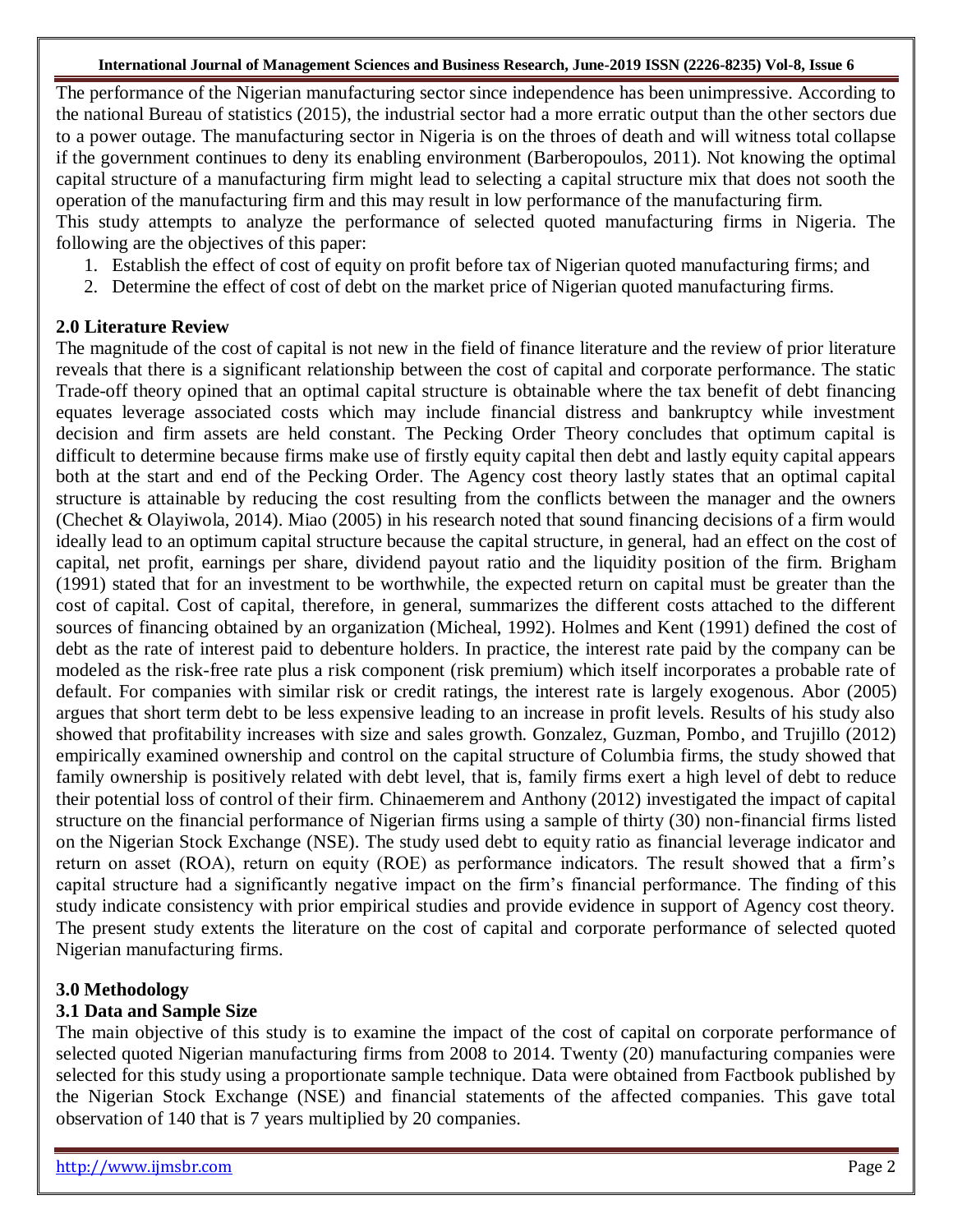#### **International Journal of Management Sciences and Business Research, June-2019 ISSN (2226-8235) Vol-8, Issue 6**

The data used for this study are valid and reliable as they were obtained from annual reports of selected companies which have been subjected to independent audit by an external auditor and prepared in accordance with the requirements of the companies and Allied Matters Act Cap  $C_{20}$ , 2004.

## **3.2 Statistical Techniques**

In this study, a panel data regression analysis is performed. Panel data is a combination of cross section and time series. There are many advantages of using panel data: continuous individual homogeneity, giving more useful data, more variability, more degree of freedom and more efficiency. While the time-series is plagued with multicollinearity, panel data has the ability to identify and measure effects that are simply not noticeable in pure-cross or pure time-series data. Panel data are usually gathered on micro units like individual firms and households (Twairesh, 2014). Panel least square (PLS) method was used to estimate (obtain the numerical variables of) the parameters of the panel regression models with a preference for random effects over fixed effects. The choice for random effect consideration was because it proved to be efficient. Moreover, the random effect was appropriate because unconditional inferences were made with respect to the heterogeneity of the effects of the independent variables in the model. linearity and normality tests were also conducted to determine the appropriateness of the models of the study.

The panel data for this study is specified thus:

 $N$ PBT =  $f$ (ke)  $MPPS = f(kd)$ Specific functional relationship  $N$ PBT =  $a_0 + a_1$ ke +  $\mu_1$  $MPPS = \beta_0 + \beta_2kd + \mu_2$ Where NPBT – Net profit before tax MPPS – Market price per share  $ke - Cost of equity$ kd – Cost of debt μ – Error term

# **3.3 Variable Description**

# **Dependent Variables (Performance)**

There are numerous studies that reviewed the effect of the cost of capital on corporate performance. In most cases, performance is reflected by variables like return on assets (ROA), return on equity (ROE). This variable reflected profitability as well as financial performance. In this study, two (2) accounting based measures of performance are used. They are profit before tax and market price per share. These are the dependent variables for this study.

## **Independent Variable**

**Cost of equity:** Is one of the independent variables used in this study. It is measured by dividing the number of ordinary shares issued with the dividend declared to ordinary shareholders. The following hypothesis will be tested: the cost of equity capital does not have a significant effect on profit before tax of Nigeria quoted manufacturing firms. Cost of equity is expressed as:

$$
\text{ke} = \frac{\text{d}_{\text{o}}(1+\text{g})}{\text{MP}_{\text{e}}} + \text{g}
$$

Where:

 $ke$  – the cost of equity do – dividend declared g – growth rate in dividend MPe – market price of equity  $(ex - div)$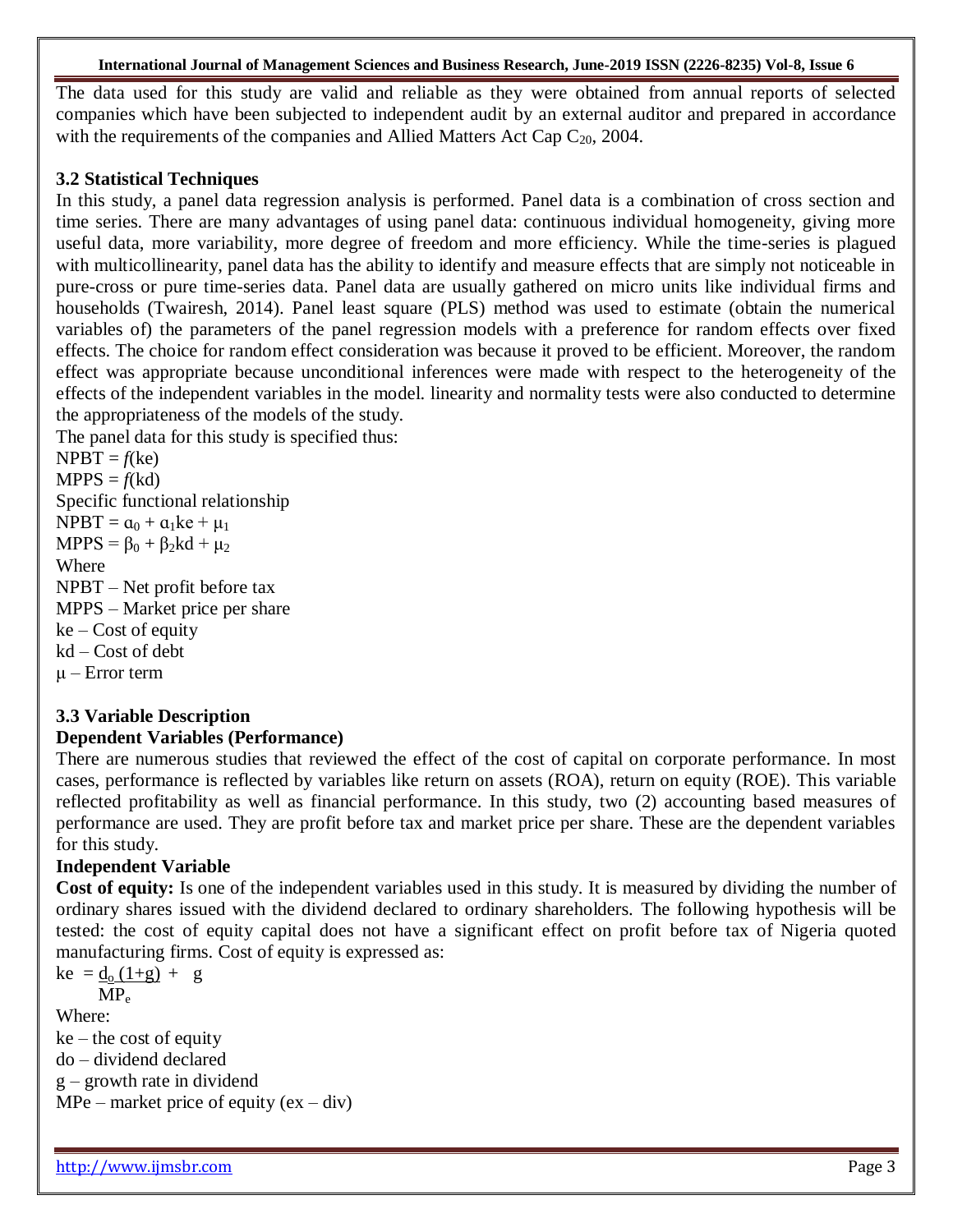**Cost of debt:** This is the second independent variable. Cost of debt is considered to be an important factor of a firm's profitability. It is expressed as:

 $kd = I (1-t)$  x 100

 $MP<sub>d</sub>$  1

Where:

kd – the cost of debt

I – Interest payment in Naira

 $t - Tax$  rate in decimal

 $MP_D$  – the Market price of the debenture

The following hypothesis will be tested: the cost of debt has no significant effect on the market price of Nigeria quoted manufacturing firms.

## **4.0 Result and Discussion**

## **4.1 Descriptive Statistics**

Descriptive statistics for dependent and independent variables of the study are tabulated below in table 1. **Table 1: Descriptive Statistics** 

|             | kE       | kD       | <b>MPPS</b> | <b>EPS</b> | <b>PBT</b> |
|-------------|----------|----------|-------------|------------|------------|
| Mean        | 0.149455 | 0.343542 | 3.754228    | 0.694015   | 13.28905   |
| Median      | 0.031720 | 0.345311 | 2.461507    | 0.394989   | 14.71611   |
| Maximum     | 3.694580 | 0.352081 | 10.13090    | 4.025352   | 19.46849   |
| Minimum     | 0.002290 | 0.329984 | 0.774727    | 3.473768   | 14.86202   |
| Standard    | 0.483270 | 0.007797 | 2.531278    | 1.413606   | 5.429022   |
| Deviation   |          |          |             |            |            |
| Observation | 140      | 140      | 140         | 140        | 140        |

Descriptive statistics for dependent and independent variables of the study are tabulated above in Table 1. The mean value of the measure of the cost of equity (ke) and cost of debt (kd) stood at 0.14945 and 0.343542 respectively, while the maximum value for the cost of equity was 3.694580 and maximum values for the cost of debt 0.352081. It means that the minimum rate of return to equity holders of the company was 0.229% while the maximum return to equity holders was 369.45%. This is a good development for shareholders.

Debenture holders had a minimum return of 32.998 or 33% and a maximum return of 35.21%.

As for financial performance measure market price per share (MPPS). The minimum MPPS is 0.774727 with a maximum of 10.13090 and has a mean 3.754228 and a standard deviation of 0.007797. Earnings per share, on the other hand, has a minimum of (3.473768) and a maximum of 4.025352 with a mean of 0.694015 and standard deviation of 1.413606. Thus, cost of capital of selected quoted manufacturing firms in Nigeria experience the highest level of variation in respect of financial performance has an average profit of  $\text{H}13.2890$ million and it ranges from a minimum of a loss of  $\frac{144.86202}{11100}$  million to a maximum profit before tax of N19.46849 million with a standard deviation of N5.42902 million.

## **Correlation**

## **Hypothesis One**

| Beta | error<br>doro | $\mathbf{D}$<br>Adı<br>$\overline{\mathbf{v}}$ | statistit | '-value<br>. . |
|------|---------------|------------------------------------------------|-----------|----------------|
| AOZ  | $\sim$<br>663 | .390                                           | 2.9300    | 0.0030         |
|      |               |                                                |           |                |

Based on the result above, the null hypothesis is rejected while the alternate is accepted which means the that cost of equity capital has a positive and significant effect on net profit before tax of Nigerian quoted manufacturing firms.

Our result is consistent with Pecking Order Theory which stated that highly profitable companies tend to reduce their external funding which at the end signals to creditors that they have low bankruptcy risk (Alkhatib, 2012). **Hypothesis Two** 

| Beta               | $\alpha$ man $\alpha$<br>ച്ച<br>еног | $\cdot$<br>$\overline{\phantom{a}}$<br>Ad1<br>л | 5119                        | ''-valu∈ |
|--------------------|--------------------------------------|-------------------------------------------------|-----------------------------|----------|
| 070<br><br>14.1710 | 0075<br>.<br>.                       | .                                               | 0.700<br>w<br>$\cdot \cdot$ | 0000.0   |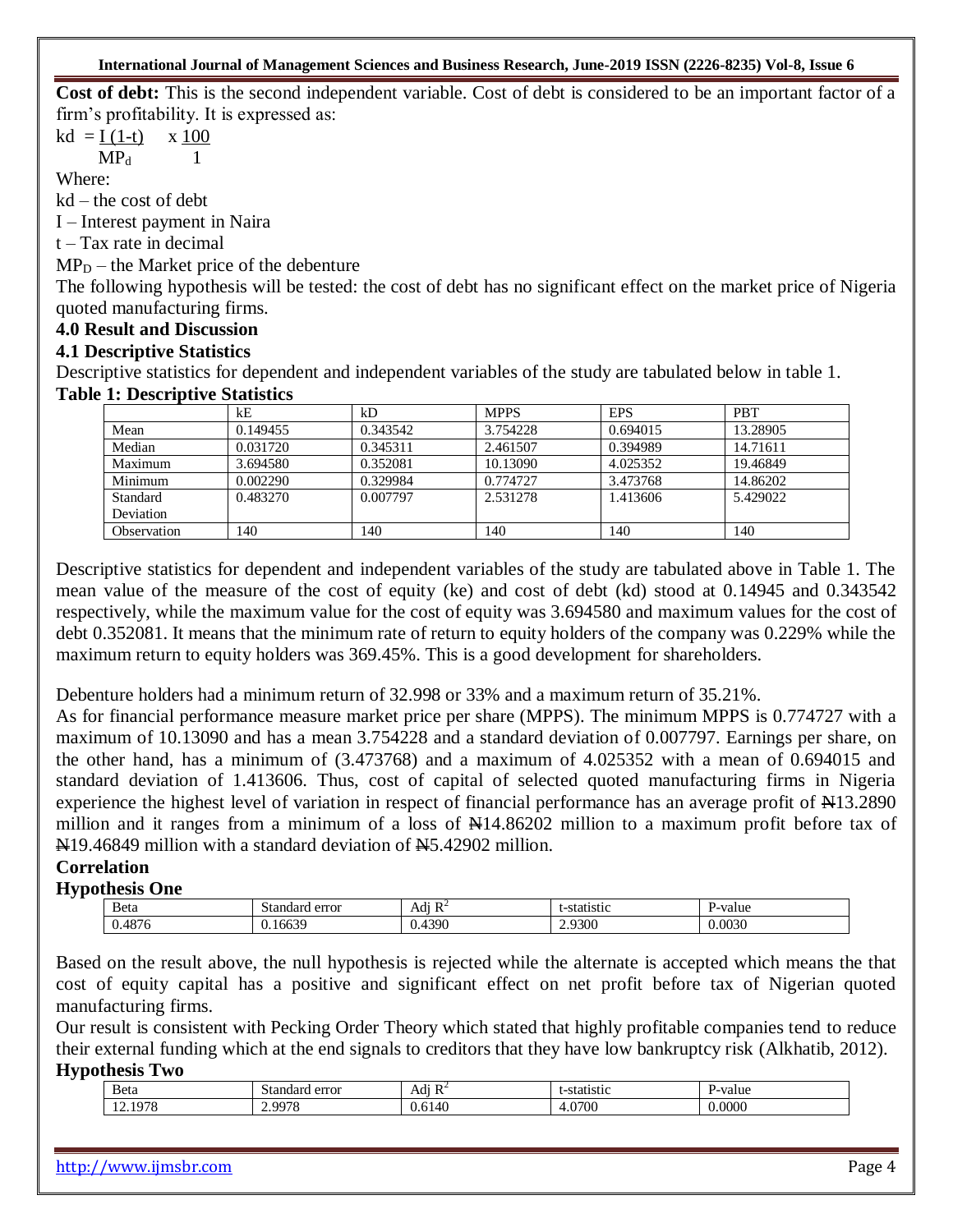#### **International Journal of Management Sciences and Business Research, June-2019 ISSN (2226-8235) Vol-8, Issue 6**

From the result, we reject the null hypothesis and accept alternate which means that the cost of debt has a positive and significant effect on market price. This finding is consistent with the result obtained by Javed, Rao, Akram, and Nazir (2015) that debt ratio positively related to the market to book value ratio.

#### **5.0 Conclusion and Recommendations**

Findings of this study show that the correlation between the cost of capital and corporate performance is strong and positive. The overall result shows that the variation in the cost of capital and financial performance is explained by the capital structure represented by equity and debenture. Therefore, we conclude that the cost of equity has a positive and significant effect on profit before tax of selected quoted manufacturing firms. Additionally, the cost of debt has a positive and significant effect on the market price per share.

- To improve the corporate performance of manufacturing firms in Nigeria, the study recommends the following: 1. The management of Nigerian quoted manufacturing firms should work hard to optimize the capital structure of their firms in order to increase the value of the returns on equity, assets, and investment. Every manager should strive to attain an optimal capital structure. This is an agreement with Agboola and Salawu 2008 that management should strive to identify and maintain an optimal capital structure since it represents the point where the market values are optimized.
	- 2. The management of Nigeria manufacturing firms should consider the use of more debt in their capital structure mix as this will reduce the overall cost of capital as a result of its tax advantage.
	- 3. Investors and stakeholders of quoted manufacturing firms in Nigeria should also consider the level of leverage of any firm before committing their hard earned money as the financing mix of any company determines the quantum of returns to the shareholders.

#### **References**

- *i. Abor, J. (2005). The effect of capital structure on profitability: An empirical analysis of listed firms in Ghana. The Journal of Risk Finance, 6(5), 37-48.*
- *ii. Agboola, A.A., & Salawu, R.O. (2008). The determinants of capital structure of large non-financial listed firms in Nigeria. The International Journal of Business and Finance Research, 2(2) 75-84*
- *iii. Alkhatib, K. (2012). The determinants of leverage of listed companies. International Journal of Business and Social Science, 3 (24), 25-32.*
- *iv. Barberopoulos, V. (2011). Challenges facing the manufacturing/fabrication sector over local content production. Paper presented at Manufacturer Association of Nigeria NCCF 2011 Workshop.*
- *v. Birru, M.W. (2016). The impact of capital structure on financial performance of commercial banks in Ethiopia. Journal of Management and Business Research, 16(8), 43-52.*
- *vi. Chechet, I.L. & Olayiwola, A.B. (2014). Capital structure and profitability of Nigerian quoted firms:The agency cost theory perspective. American International Journal of Social Science, 3(1), 139-158*
- *vii. Chinaemerem, O., C., & Anthony, O. (2012). Impact of capital structure on the financial performance of Nigerian firms. Arabian Journal of Business and Management Review, 1(12), 43-61.*
- *viii. Denis, S., Aftab, D., & Bernd, B. (2000). Cost of capital of business units: Comparison of methodology in previous empirical research, American Business Review, 8(2), 117-131.*
- *ix. Gonzalez, M., Guzman, A., Pombo, C., & Trujillo, M.A (2012). Family firms and debt: Risk aversion versus risk of losing control. Journal of Business Research 3(4), 1-11.*